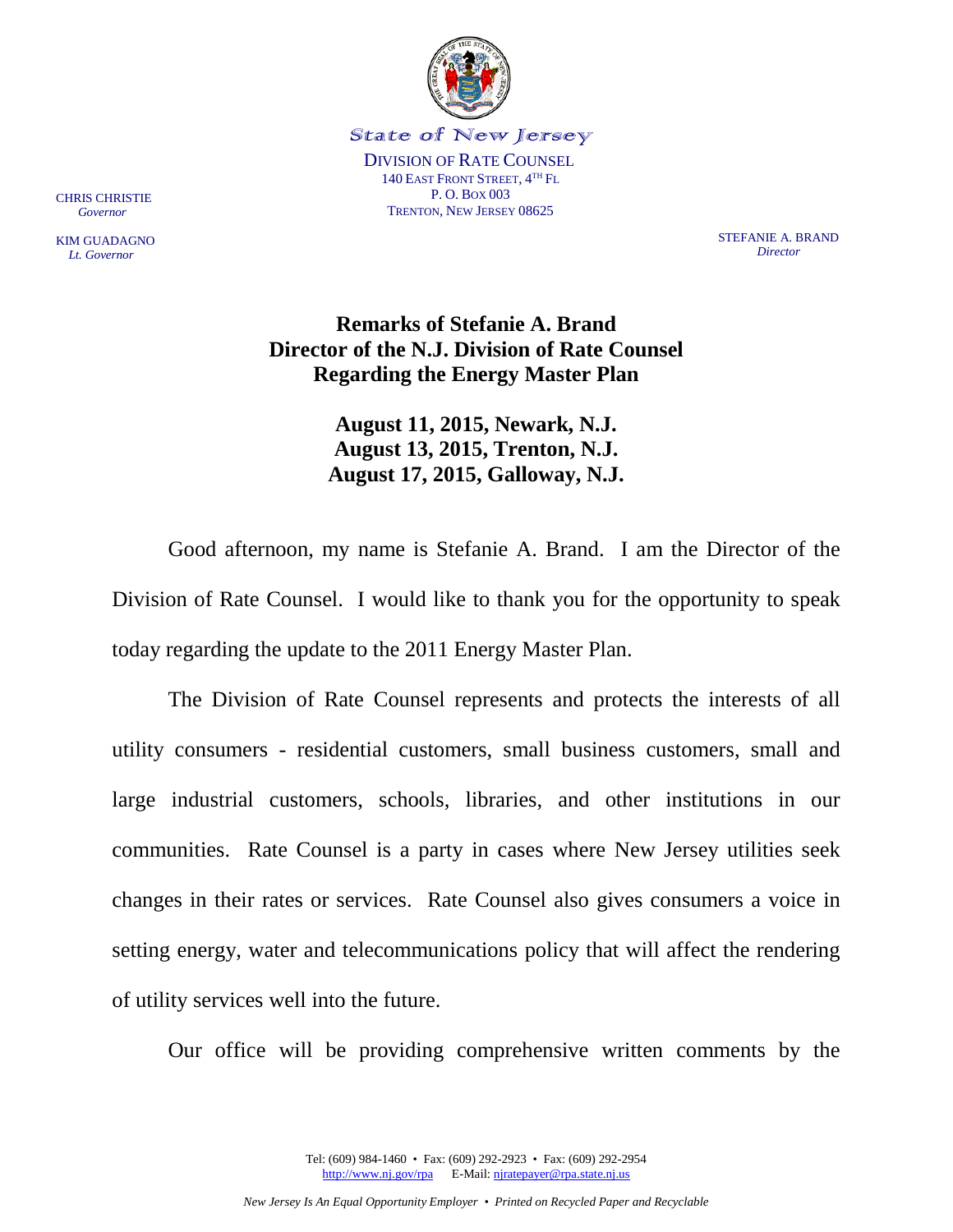August 24, 2015 deadline. We also hope that interested parties will be given an opportunity to comment, even if only in written form, on the actual Update when it is completed. We believe this is required by the governing statute, N.J.S.A. 52:27F-14. Subsection c of that statute requires that the master plan and any revisions thereof be disseminated to the public in an effort "to reach the greatest possible number of citizens of New Jersey," and that the public be given the opportunity to comment on the "overall content of the plan." While we appreciate the opportunity to comment while the Administration is considering what to say in the plan, we do not believe this alleviates the obligation to allow public comment on the Update itself. For one thing, the EMP Updates have traditionally included updated data setting forth how New Jersey has progressed in reaching its goals since the last EMP Update. Since members of the public, including Rate Counsel, do not have access to the same data the State has on our progress, it is difficult for us to comment at the level of detail that would be most helpful to the process. Consistent with the governing statute, we strongly urge the Board to allow written comments from the public on the actual Update once it is finalized and before it is adopted.

Today, my testimony will focus first on some issues discussed in the July 22<sup>nd</sup> Updated Notice of the Energy Master Plan, including the Emerging Issues listed on the second page of that Notice. I will then take the opportunity, as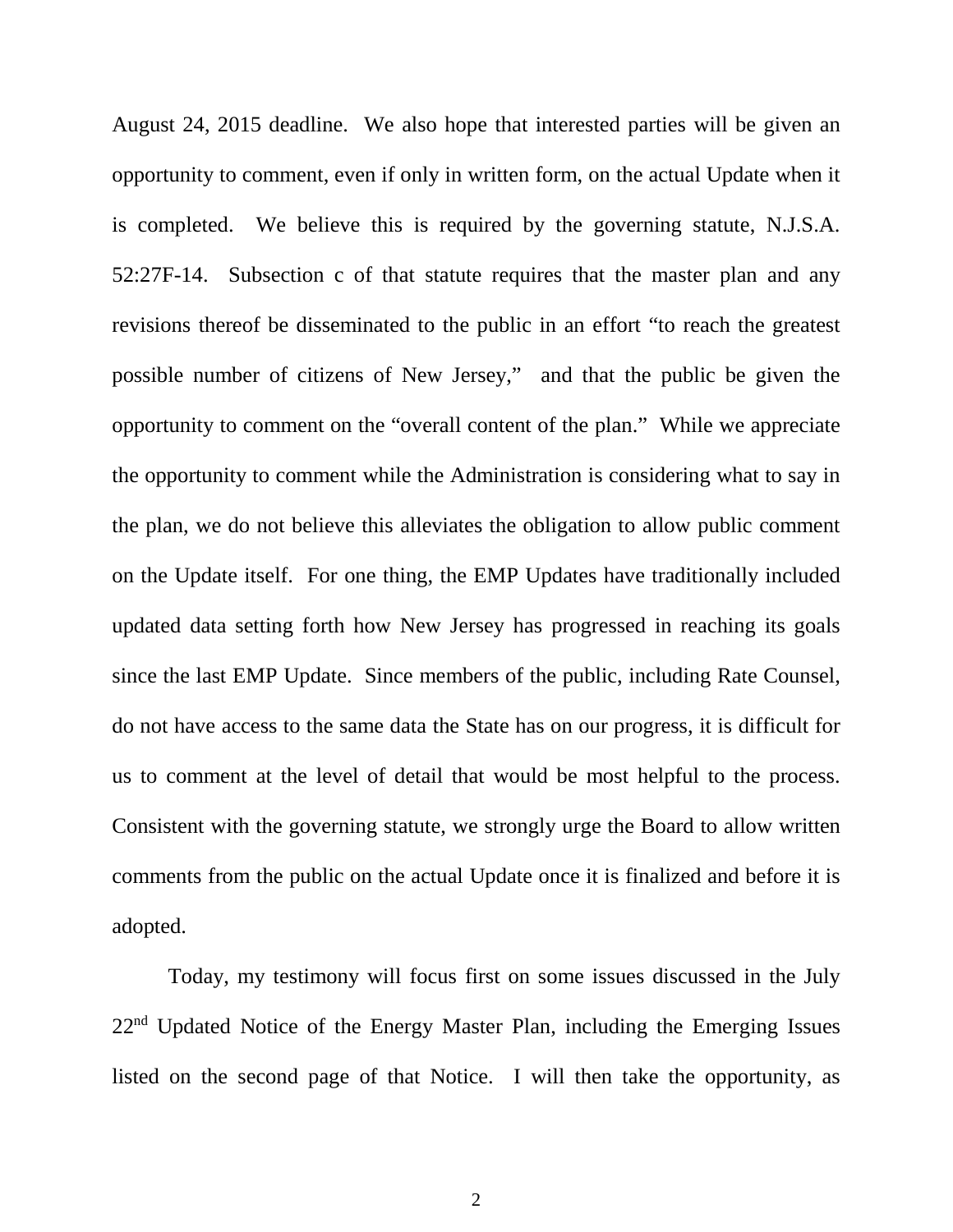requested in the Updated Notice, to comment on our progress toward the goals of the last Energy Master Plan which was issued in 2011.

With respect to the Updated Notice, I wanted to discuss briefly some of the numbers that are contained therein. First, the Notice states that New Jersey "has fallen from a high energy cost state to a range that falls within the national average for total energy costs (electricity, natural gas, fuel oil and gasoline)." It is not clear from the Notice how that conclusion was reached and what numbers went into it. We know as of 2013, the U.S. Energy Information Agency ranked New Jersey as tenth in electricity costs, which is certainly higher than average. Since then, the State has approved a number of large programs, such as PSE&G's Energy Strong, and our regional grid operator, PJM, has made changes to its Reliability Pricing Model that everyone believes will raise wholesale capacity prices in the next auction. Also, while New Jersey's ranking is down from where it was a few years ago, its electricity prices have not gone down. Instead, other states have surpassed us with higher prices. Thus, while we should be glad that electricity prices have remained stable in New Jersey, it would be foolish and inaccurate to view our state as one that is no longer subject to high energy costs.

Like other states, we have achieved some reductions in our heating costs due to the drop in natural gas prices. This will hopefully continue as natural gas is being used more and more not only for heating but for electricity generation as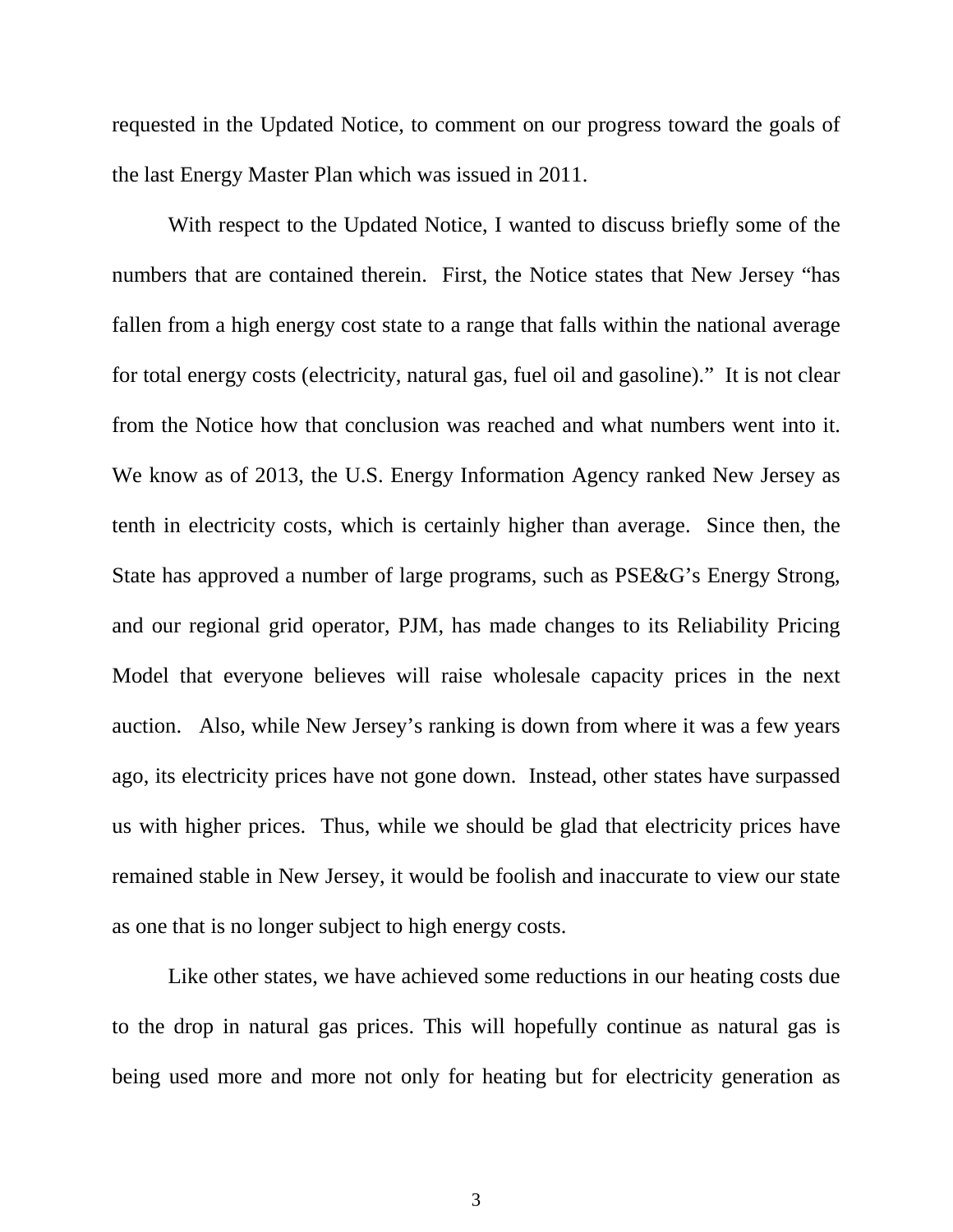well. If natural gas prices stay low, it will help us continue our stable electricity prices. Likewise, gasoline prices have been lower recently, and, if this continues, it may help stabilize our overall energy costs.

## **Emerging Issues Since 2011**

## **Protecting critical energy infrastructure**

Since the aftermath of the recent storms like Hurricane Irene and Sandy, all New Jersey ratepayers are concerned about the state of energy utility infrastructure and the level of resiliency and hardening to withstand future weather events. Rate Counsel believes that reliable utility service is a basic fundamental necessity. Without these critical services, customers cannot live in their homes or operate their businesses. We agree with the EMP goal of protecting critical energy infrastructure especially in this modern age when we rely so heavily on electric and gas services. As Rate Counsel, however, I don't agree with spending additional ratepayer money on whatever project is purported to improve the system without sufficient proof that the spending is well thought out, cost effective, and assured to have real impact on the hardening and restoration of services. The utilities should also not be relieved of their obligation to spend the money ratepayers already pay in rates to ensure reliability and safe, adequate and proper service. They should not earn the premium return that comes with alternative rate mechanisms for capital projects that should have been done in the ordinary course of business.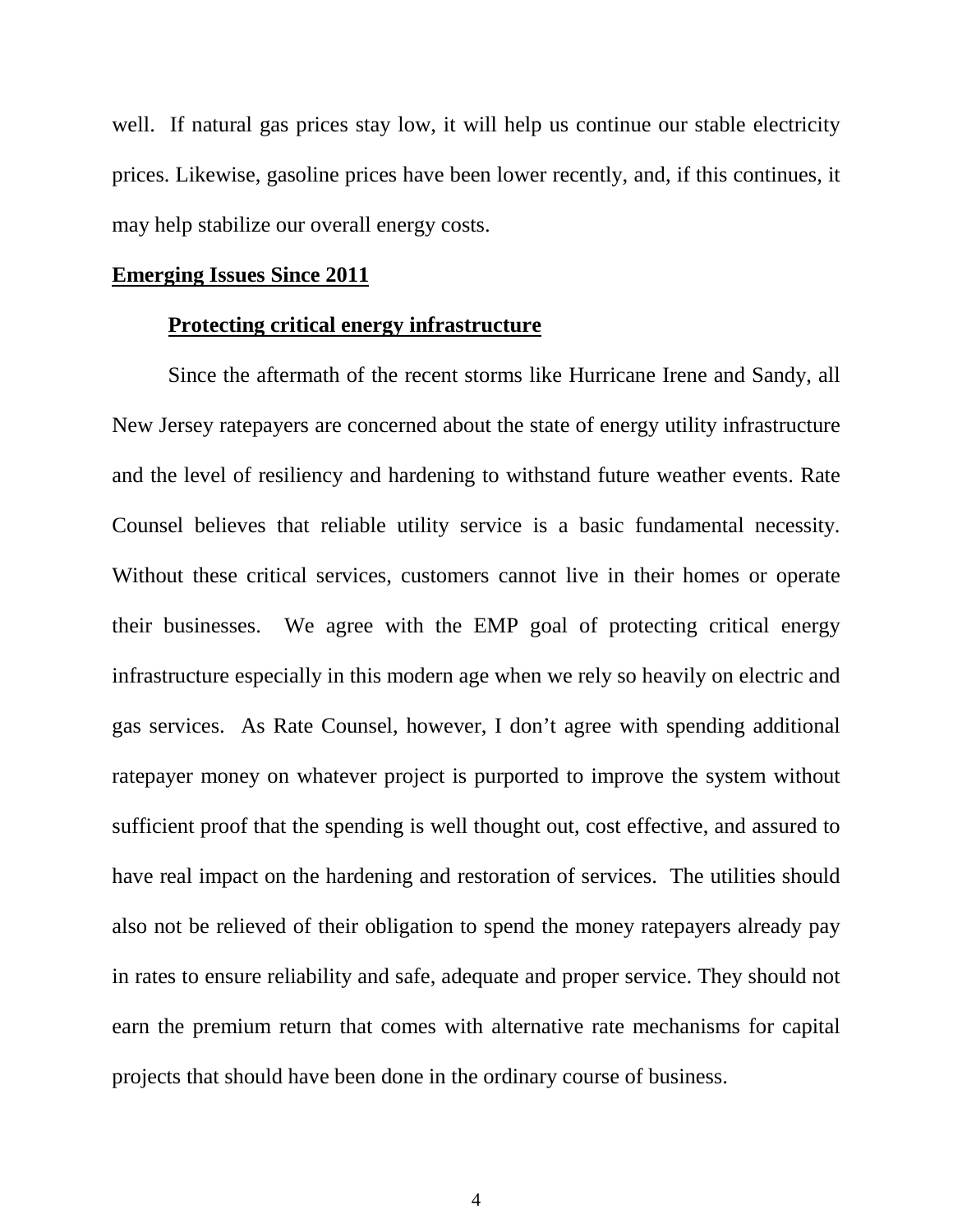## **Improving the Electric Distribution Companies' Emergency Preparedness and Response.**

Following Hurricane Irene, the October 2012 snowstorm, and Superstorm Sandy the Board of Public Utilities has taken significant steps to investigate and improve the four regulated electric utility ("EDCs") responses during severe weather. Back in December 2011, after Hurricane Irene, the Board Ordered the EDCs to comply with the Staff recommendations that included immediate action by the EDCs to improve their communications.

While a consultant's further review of the EDC's storm preparedness was ongoing, Superstorm Sandy made landfall in New Jersey on October 29, 2012. On January 23, 2013, the Board accepted the consultant's final report, which contained extensive recommendations touching upon 1) preparedness efforts by the EDCs, 2) communications with customers, government officials and company personnel, 3) restoration response and 4) posting of event reporting. The Board Order was specific with respect to the actions to be taken by the EDCs as well as the timeline in which these actions were to be taken by the companies. A subsequent Order, issued by the Board on March 20, 2013, opened a generic proceeding to support and protect New Jersey utilities' infrastructure by, among other things, inviting all regulated utilities to submit detailed proposals for infrastructure upgrades designed to protect the State's utility infrastructure from future Major Storm Events. Under the umbrella of the Board's infrastructure resiliency and hardening initiatives, the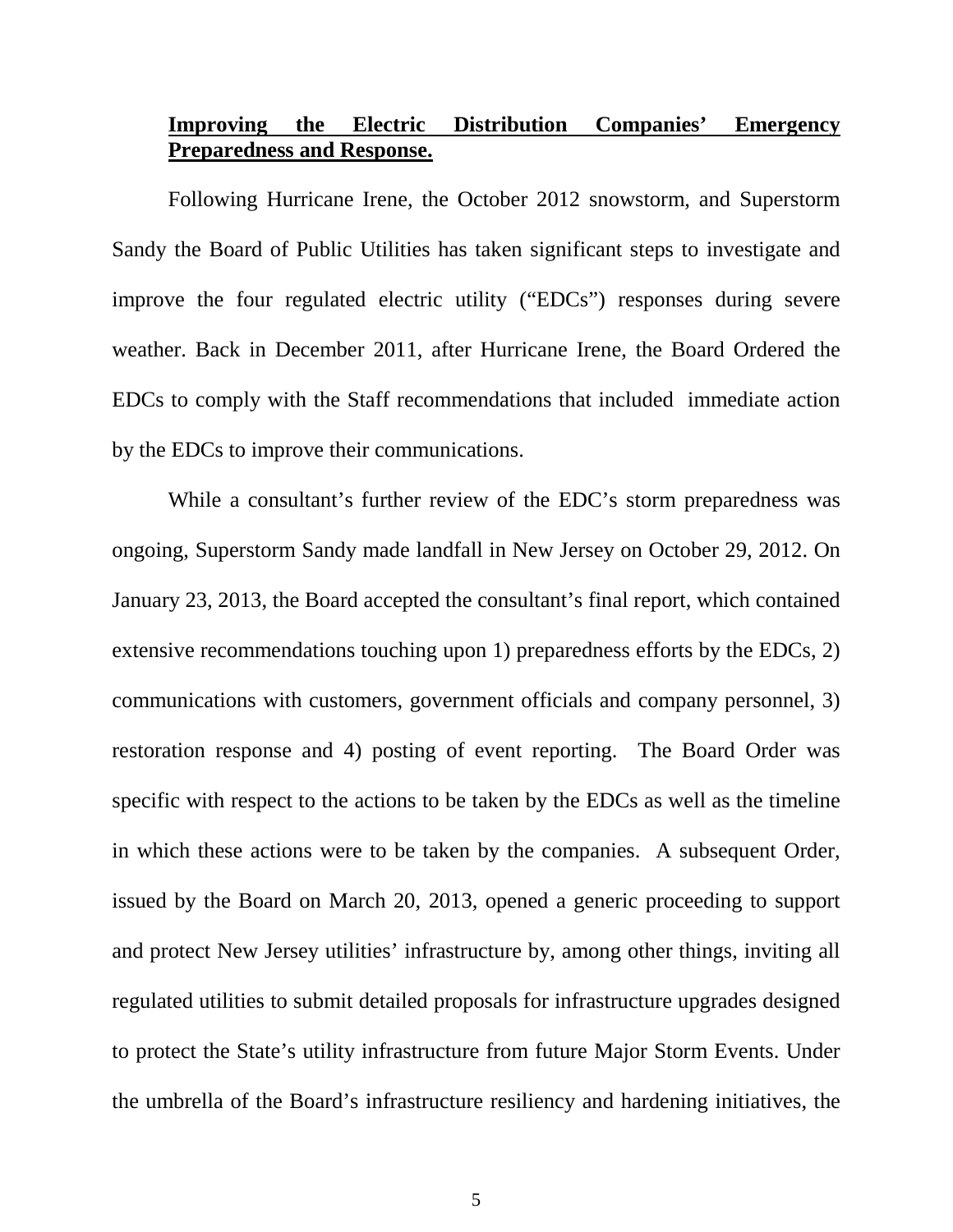Board has approved programs including PSE&G's \$1 billion Energy Strong Program, which are currently underway. The work is proceeding, but thankfully, since we have not experienced another statewide major storm, we do not know yet the extent to which the work will be successful in improving our resiliency in the future.

We have had one test of our current level of resiliency, however. Atlantic Electric and PSE&G were tested by the recent storm on June 23, 2015. Atlantic was hardest hit by the June  $23<sup>rd</sup>$  storm, and its response both in light of preparedness and post storm restoration left a lot to be desired. In particular, BPU staff raised concerns regarding field and customer communications by utilities when telephone and wireless communications are also impacted by the storm the utility is responding to. BPU's press release on the utility response to the June 23rd Storm commented as follows:

The electric utility sector's reliance on wireless communications is particularly critical in a weather impact outage that causes widespread infrastructure damage and requires a major mutual assistance response. For a period of at least 12 hours after the storm's impact, ACE was unable to use its field mobile data terminals for mobile dispatching of workforce and to communicate fluidly with its field crews and personnel. The utility needed to revert to radios and manual processes to dispatch crews and personnel; collect damage assessment information; and input data into its Outage Management System. This process caused inaccuracy in the outage information contained on ACE's outage webpages and maps. Additionally, mutual assistance crews were initially hampered by the wireless outage.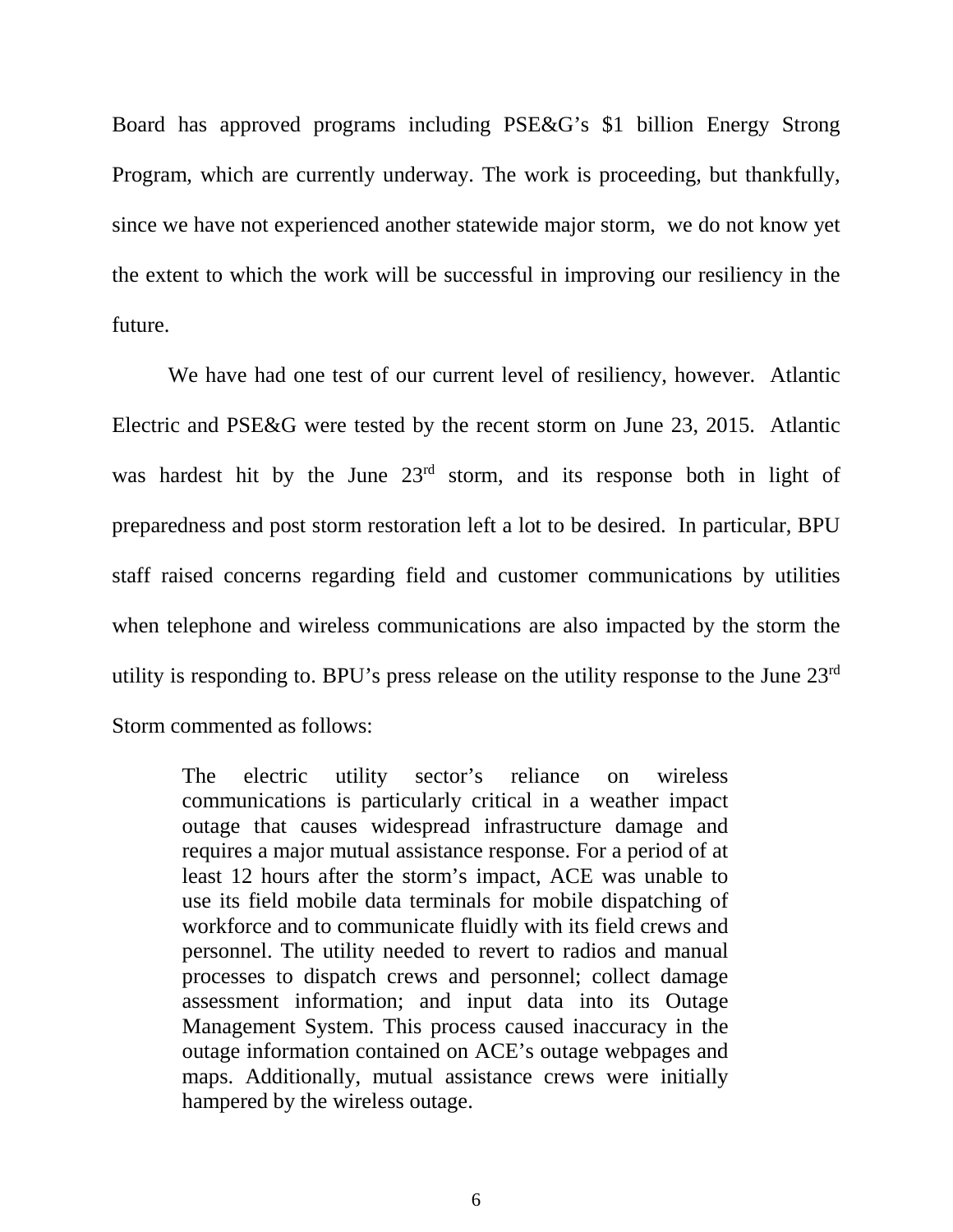I think this experience serves as an additional lesson as we proceed in our efforts to improve storm response. Clearly, utilities must keep regulators, as well as the customers and government officials informed about the status of the storm impact and restoration. They must also be able to communicate with field personnel. As we move forward we must find a way to deal with the fact that most telephonic and often wireless communications may be down after severe storms. This is an issue that requires the attention not only of the EDC's, but of the telecommunications and wireless industries as well. No matter how much we harden our electric and gas utility infrastructure and deploy resources, if a reliable communication system doesn't exist then our storm response will suffer.

#### **Long term financing through the Energy Resiliency Bank ("ERB")**

It is my understanding that the ERB, which is now administered by EDA, has been developing program rules for the first round of funding, in which \$65 million will be made available for resilience projects at water and wastewater treatment plants. As of now, I do not believe any grants have been awarded. It is also my understanding that a second round, providing funds for resiliency projects at other types of facilities, is anticipated. Rate Counsel strongly supports utilizing the ERB money to the greatest extent possible as it reduces the additional amount ratepayers must pay for resiliency programs.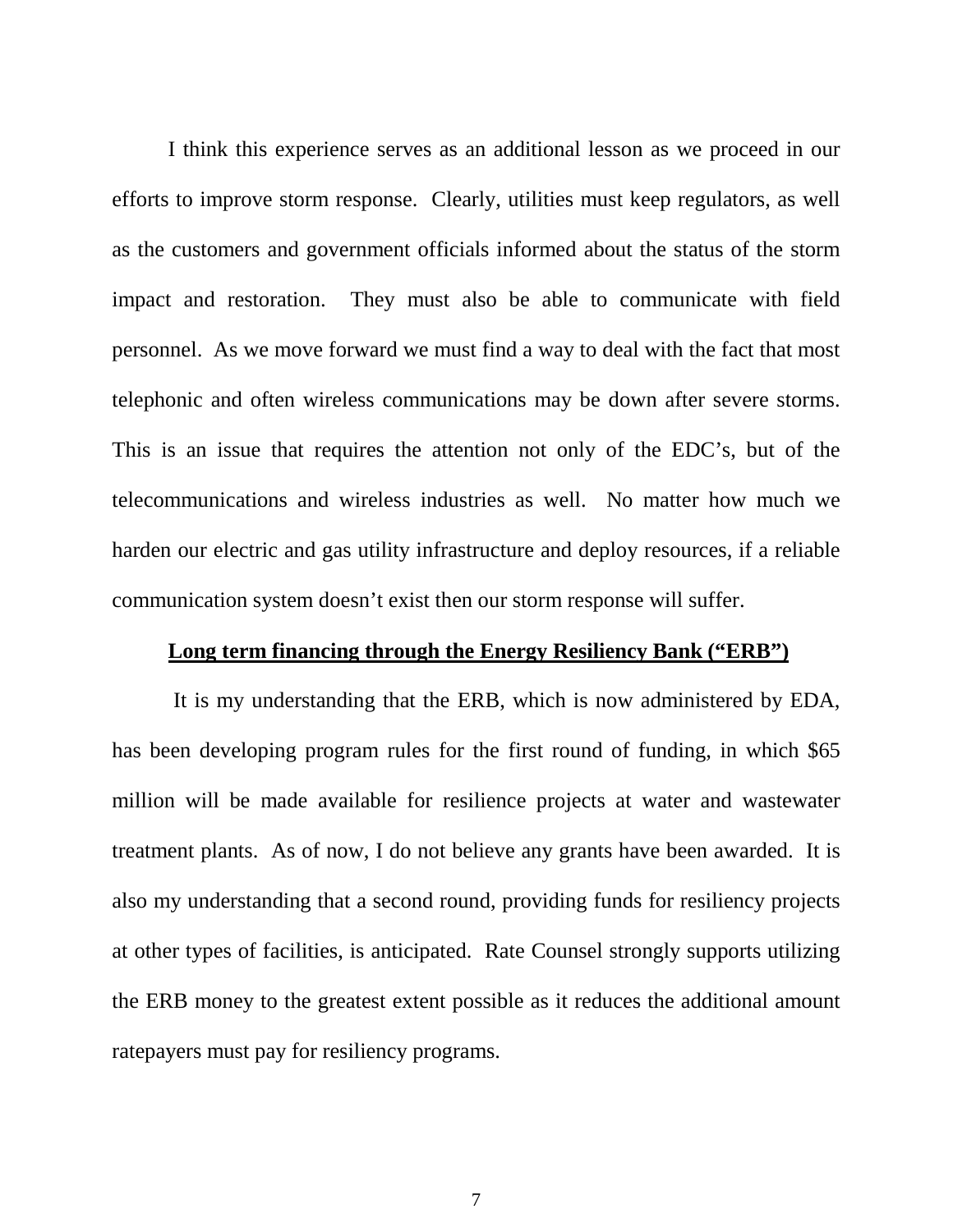#### **2011 Energy Master Plan Goals & Recommendations**

Rate Counsel was and remains supportive of the overarching goals contained in the 2011 EMP, including driving down the cost of energy for consumers, promoting a diverse and clean portfolio of generation sources, promoting energy efficiency and peak demand reduction, and supporting increasing use of energy from renewable sources. Rate Counsel believes we have had moderate success in these areas, but that there is always more that we can do. It is not possible in today's comments to cover everything, but I do want to touch on a few subjects.

## **Solar**

The 2011 Energy Master Plan took a new and welcome direction in the promotion of renewable energy, particularly solar, in noting that while New Jersey had taken great strides in the development of solar energy, the length of those strides, on a forward-going basis, needed to be tempered with some measure of cost-effectiveness that strikes a "sensible balance" [p. 5] with "economic and political realities." [p.4.] The 2011 EMP also emphasized that future renewable energy initiatives and programs needed to be measured against a "rigorous testing of net economic benefits to New Jersey." [p. 3.]

Rate Counsel strongly supports maintaining these goals in the development of the renewable energy component of the 2015 EMP. New Jersey's renewable energy development has come a long way, particularly in the promotion of solar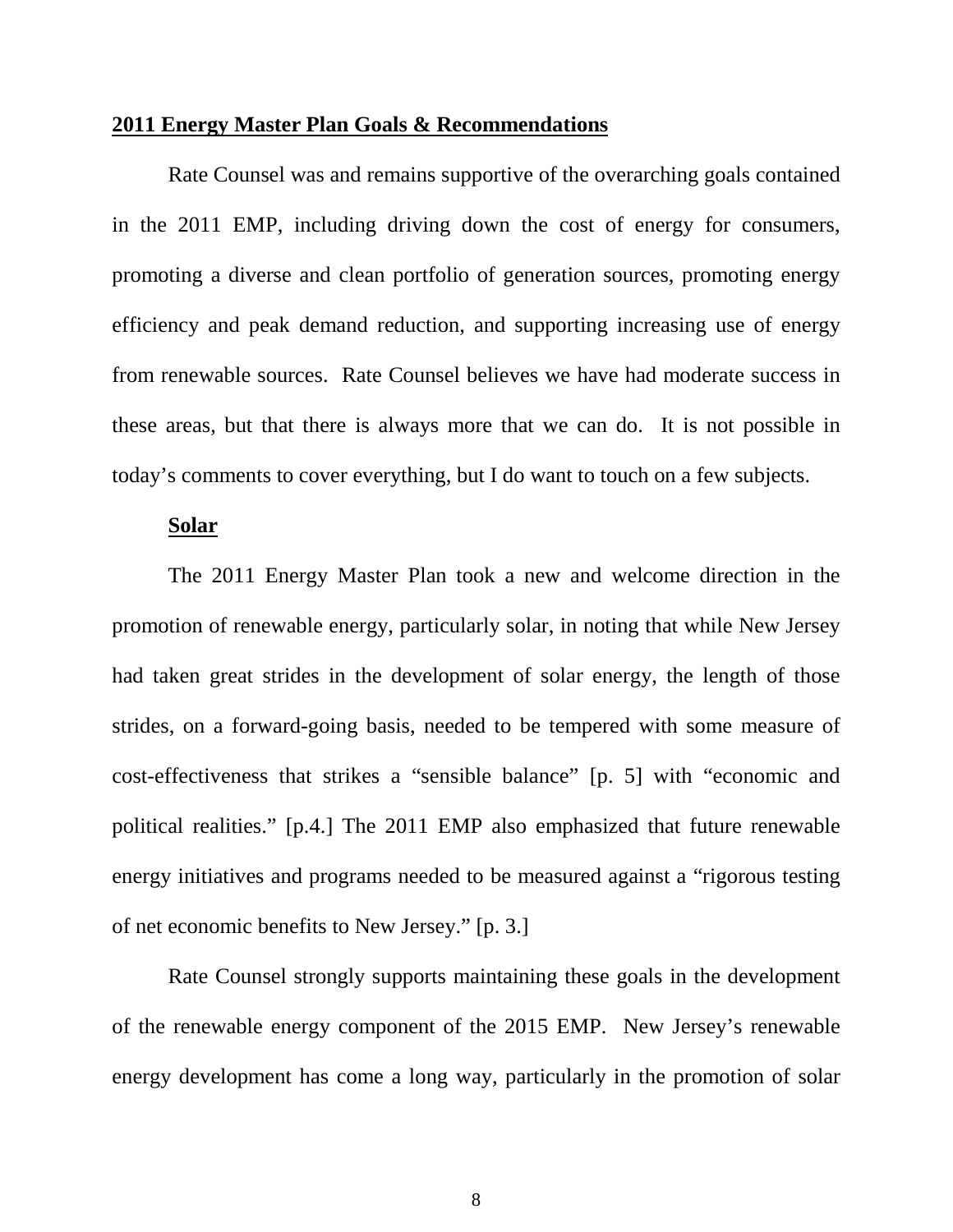energy, since the state adopted solar-specific generation set-aside in 2004. A great deal of this success has been the result of the financial support provided by New Jersey ratepayers in addition to a number of favorable market outcomes that now makes solar considerably more affordable than was imaginable when the state embarked on setting a leadership path for solar energy almost a decade ago.

This success leads Rate Counsel to recommend that the 2015 EMP continue to move in a direction that removes the training wheels of ratepayer financial support for solar energy and lets the industry be guided by market forces and its own entrepreneurial actions. The 2015 EMP should continue to support New Jersey's current commitments and policies for solar energy, but refrain from adopting any new levels of financial support. Rate Counsel bases this recommendation on two premises.

The first premise is based upon the fact that the financial support for New Jersey's solar industry success rests almost entirely on ratepayers, the majority of whom have not installed solar systems on their homes, businesses, or industries. These ratepayers should not be required to continue to financially support New Jersey's solar industry and continue to insulate it from the risk and challenges associated with operating in competitive energy markets. At some point, the solar industry needs to stand on its own two feet. Rate Counsel recommends that the 2015 EMP start the process of asking the industry to assume more responsibility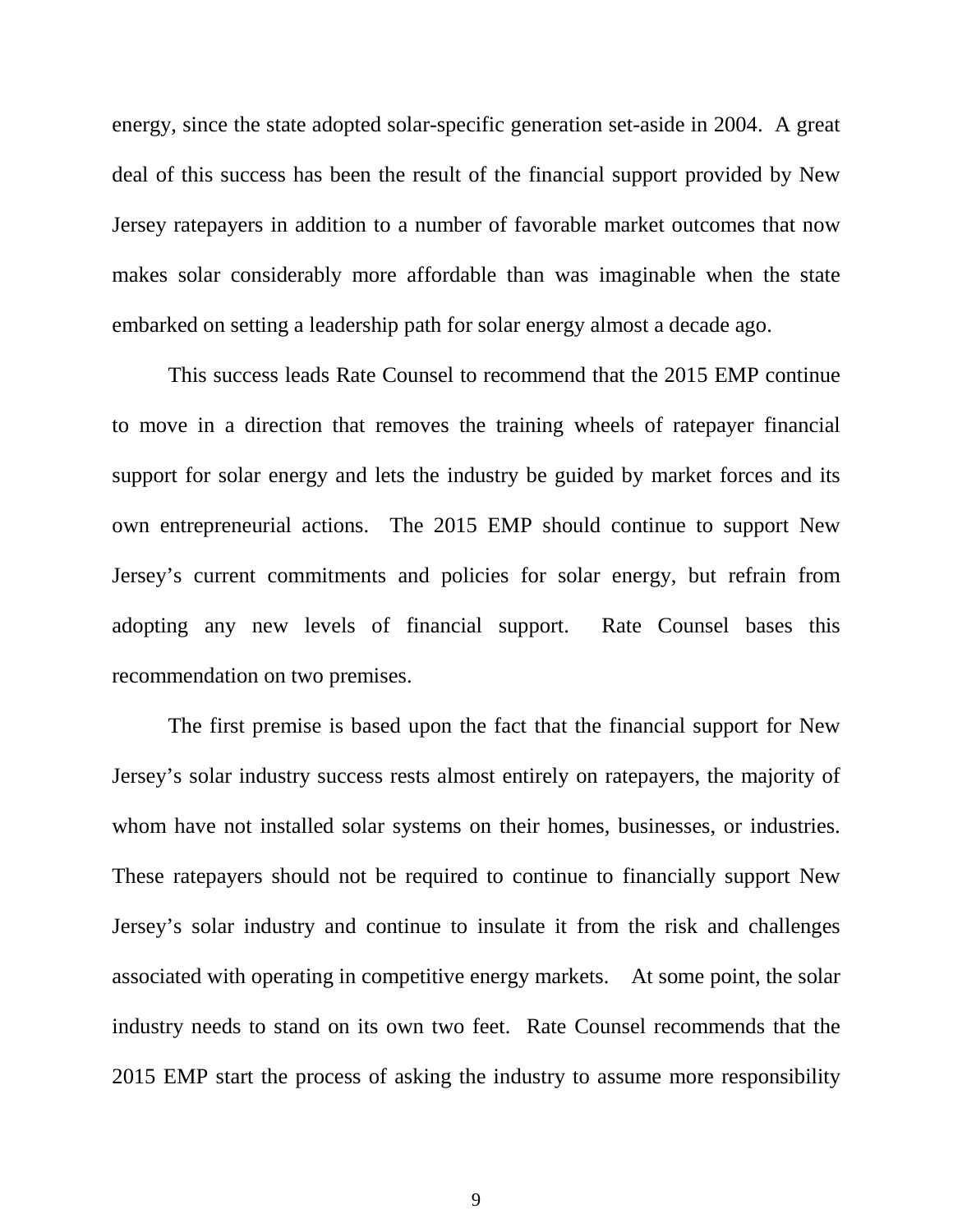for its own development by refraining from the adoption of any new solar energy initiatives, and by continuing to evaluate existing and future programs on the net economic benefits they are anticipated to create for New Jersey ratepayers.

New Jersey ratepayers have made considerable financial commitments, and underwritten a considerable degree of financial risk, on the behalf of solar energy development in the state. These ratepayer financial and contractual commitments are wide-ranging and, through 2014, include:

- The cumulative payment of over \$950 million (in 2014 dollars) in SRECs that have been included in ratepayers' basic electricity service rates.
- Over \$360 million (2014 dollars) in societal benefit charges ("SBC") that supported the Office of Clean Energy's ("OCE") solar installation rebate.
- Another \$480 million (2014 dollars) in SBC payments has provided financial support for other OCE CEP renewable energy programs.
- An estimated \$77 million (2014 dollars) for PSE&G's various solar loan programs that have been approved by the Board over the past six years.
- An estimated \$140 million (2014 dollars) for PSE&G's "Solar 4 All" and "Solar 4 All Extension" programs.
- An estimated \$111 million (2014 dollars) for the various long term solar energy contracting proposals approved by the Board for ACE, JCP&L and RECO.
- And an escalation of the solar Renewable Portfolio Standard ("RPS") that increased the solar RPS requirements for an eight-year period by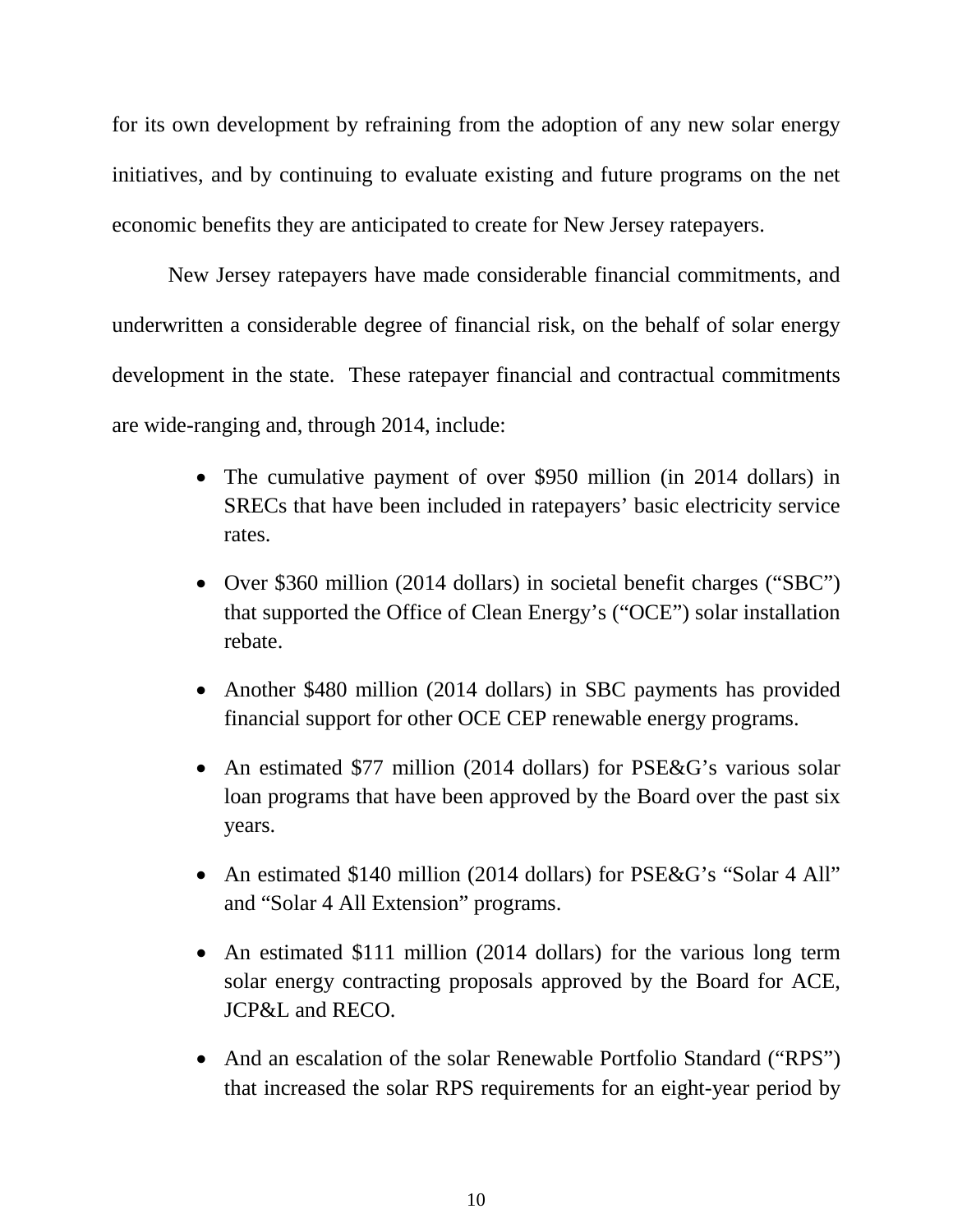an average of almost 60 percent. This increase exposed ratepayers to an estimated potential of \$2.5 billion (NPV) in upfront costs.

The second premise upon which Rate Counsel's recommendations are based is that there is no economic or other market need for any new or additional solar policy initiatives. New Jersey has a very robust and well-recognized solar energy market. Current market data indicates that New Jersey's solar energy markets are attractive to both solar system purchasers, as well as investors. The early years of New Jersey's solar energy industry, where solar installations and SRECs were falling behind the solar RPS, are long gone. SREC markets have been in balance, if not oversupplied, for the past four years. Further, these solar market trends are anticipated to continue into the future. Incremental installations were at an all-time high in February 2015, and have remained strong. These installation trends are more than sufficient for New Jersey to continue to meet future solar RPS requirements. In fact, the Office of Clean Energy ("OCE") anticipates solar capacity to grow another 15 percent in just the next six months, at an average monthly rate of 2.5 percent.

Some in the solar industry may point to the substantial decrease in SREC prices as supporting the need for new solar initiatives when nothing could be further from the truth. First, lower SREC prices are a reflection of the increased SREC supply created by an increase in New Jersey solar installations. The increase in solar installations, in turn, is the result of a considerable decrease in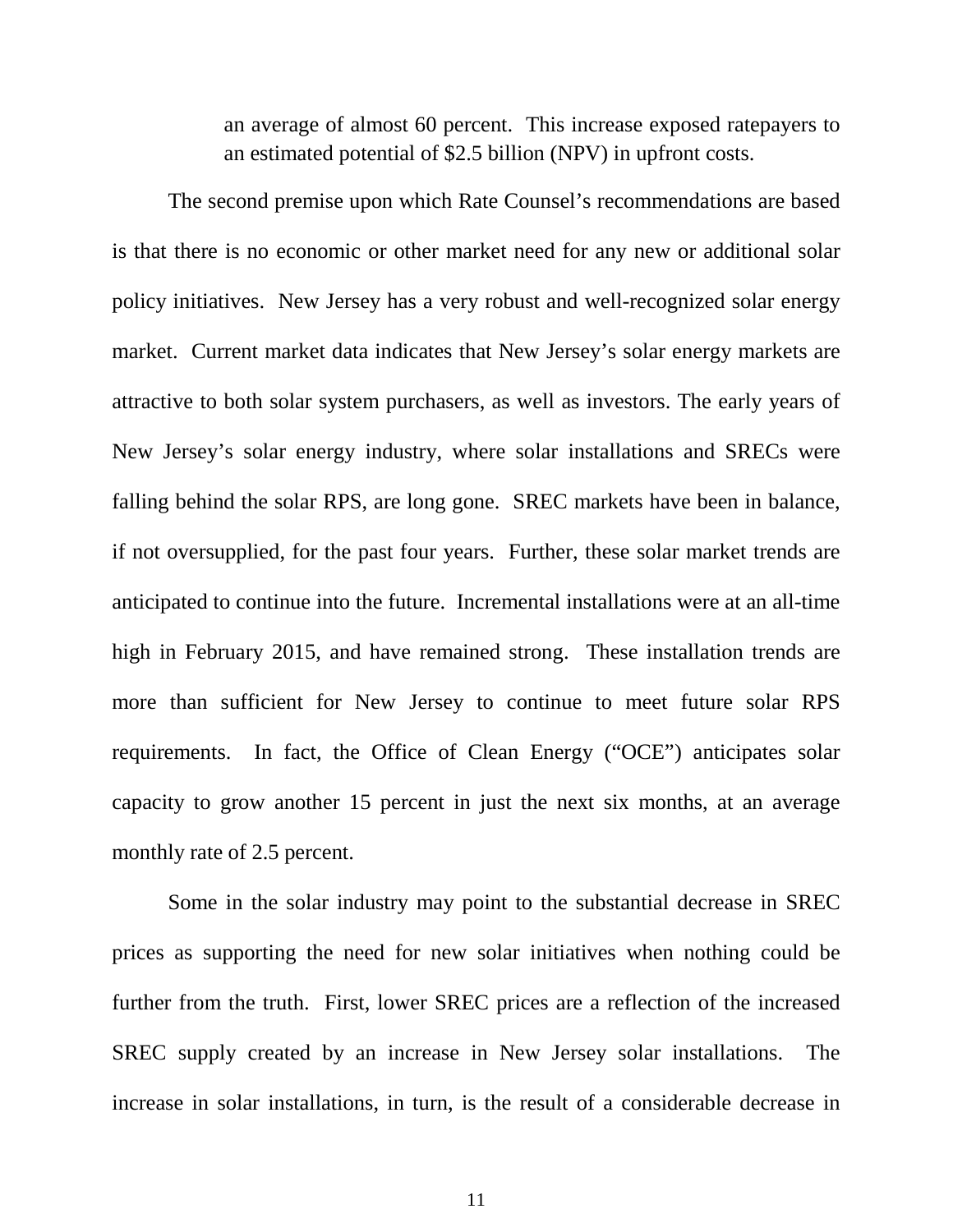cost. The Department of Energy reports that system prices of residential commercial photovoltaic systems have declined six to seven percent per year, on average, from 1998 through 2013. Further, these costs fell 12 to 15 percent from 2012 to 2013 alone.

The Solar Energy Industries Association reports that in just one year (2014), installed costs for residential systems fell from \$3.83 per watt to \$3.48 per watt, or over nine percent, and notes that "significant opportunities to reduce costs remain."

These significant solar energy cost decreases have made solar more affordable for average households and businesses. Increased solar affordability reduces the additional financial support that needs to be provided by nonparticipating ratepayers in order to stimulate solar energy development. This is exactly the type of outcome envisioned in the 2011 EMP and one that should continue to be included in the 2015 EMP. Thus, SREC price decreases reflect a successful outcome in the solar industry, not a negative one in search of a new policy initiative or financial subsidy.

#### **Energy Efficiency**

With respect to Energy Efficiency ("EE"), we have made some progress, but again further work is required. According to the ACEEE State Energy Efficiency Scorecard, we rank  $26<sup>th</sup>$  in the country when viewing savings as a percentage of retail sales. Based on the consumption goals in the 2011 EMP and the latest 2015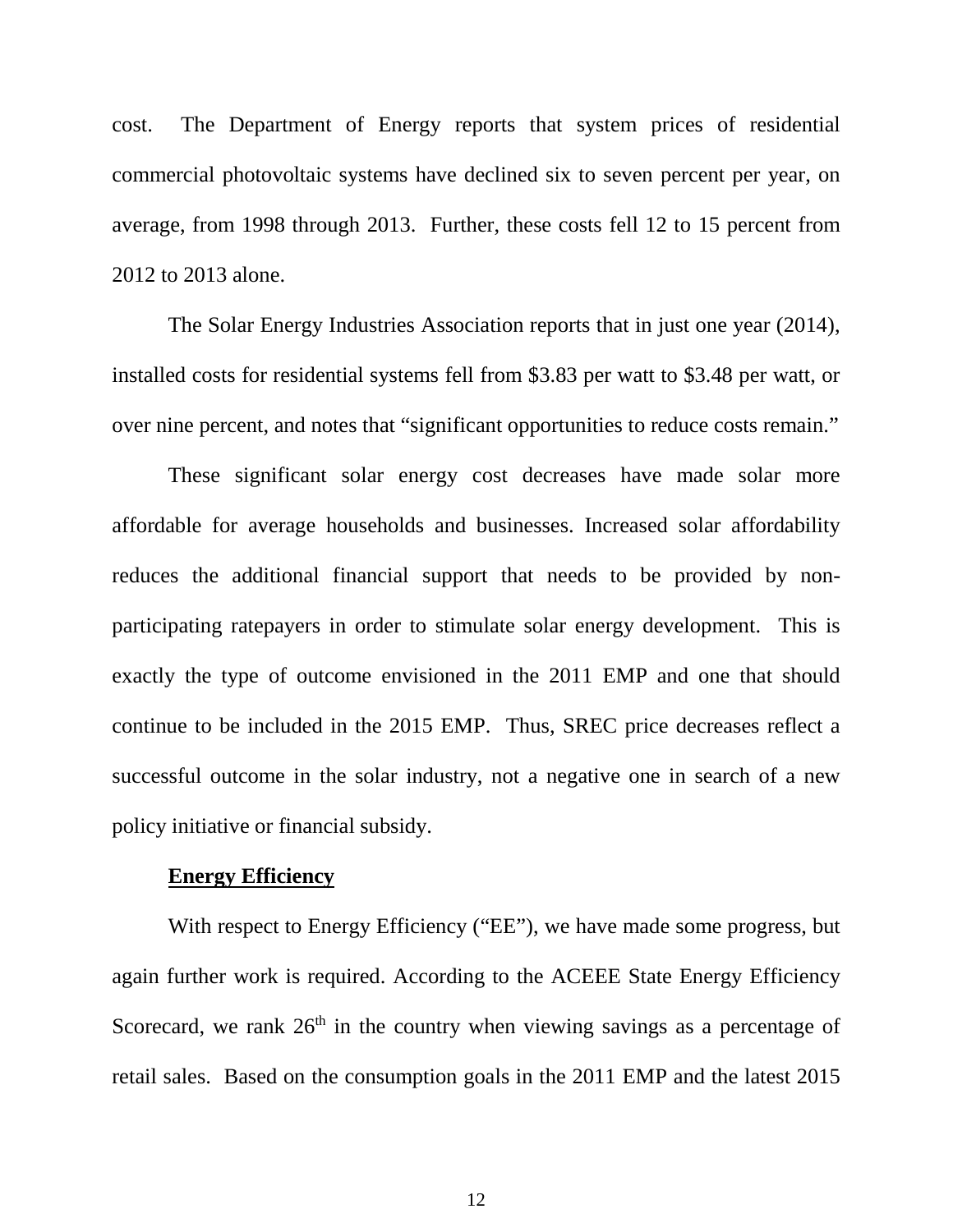PJM load forecast, it appears that current consumption is close to the EMP target for the current year, but that there will be a growing disparity going forward between the targets and the current forecast. At this rate, the total gap in 2020 will be about 10% of the PJM forecast. That's not good enough. We need to see greater coordination between the OCE and the utility programs, better analysis of how the various programs are working, greater focus on programs for low-income customers, and stepped up building codes and appliance standards.

The 2011 EMP recommended a redesign of the delivery of state energy efficiency programs (pp. 113). The 2011 EMP recognized the value of the local distribution companies delivering energy efficiency and conservation programs, while it called for an evaluation of alternative EE program delivery structures that can "optimize the delivery of effective EE programs to a wide array of customers." (2011 EMP, pp. 119). OCE initiated a process to examine alternative EE program administrator structures in 2010 through 2011 and requested stakeholder comments. However, that process has taken longer than anyone expected. We hope that a single administrator is on board soon, as this will help streamline and coordinate the various EE programs.

As stated in Rate Counsel's previous comments to the Board, a statewide Energy Efficiency Utility structure is something the State may want to consider. It would provide consistency across the state and a single point of contact for EE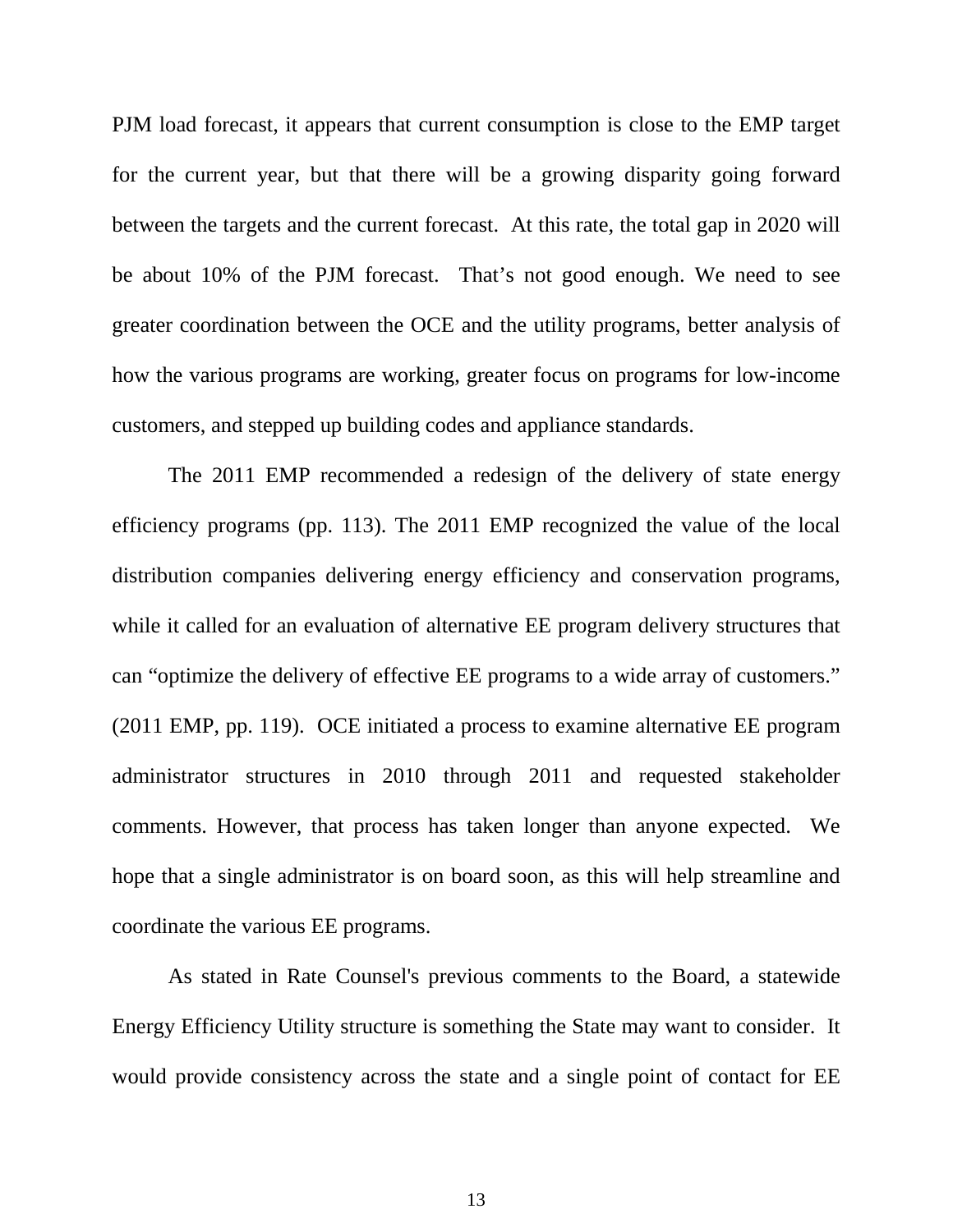programs. Moreover, this entity could be held accountable for achieving defined goals.

If this option is not feasible, it is helpful to allow utilities to provide additional EE programs as long as their programs have no redundancy with NJCEP programs. The utilities offering incentives that supplement the Clean Energy Program (CEP) generally have not demonstrated the extent to which their program offerings lead to savings beyond the level that could be reasonably assumed to result from the CEP programs alone, or that the total level of incentives is appropriate. In addition to not having overlap with CEP, the utilities' programs either 1) should be innovative, for example by employing new methods for program delivery, trying new approaches to overcoming barriers to energy efficiency, or targeting unique market segments, or 2) should offer services that would be administratively or economically difficult for NJCEP to offer.

We have been working with OCE and the utilities to provide better analysis of the effectiveness of the utility programs and develop the information necessary to ensure that they meet these objectives. By and large, the existing utility EE programs merely supplement existing CEP programs and thus are not innovative. Some utilities offer services that CEP cannot, such as on-bill financing, but others do not. The most recent EE Program approvals include provisions that require the utilities to gather more data on the energy savings their programs achieve and the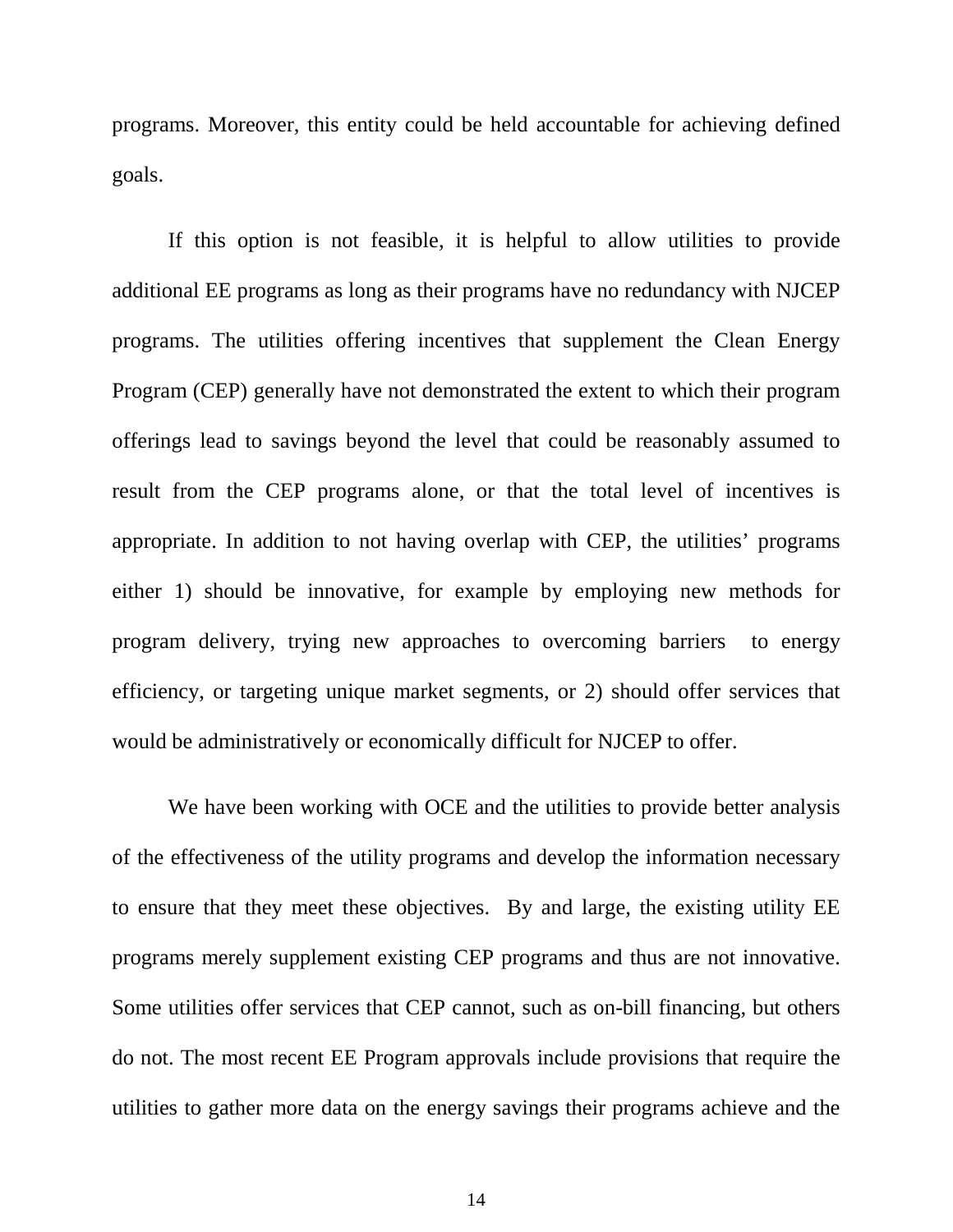costs and benefits of the programs generally. With this information, and new streamlined administration of the OCE programs, we hope to improve the state's EE programs and create templates that would allow for more programs and more savings. We strongly recommend that the 2015 EMP update endorse these efforts and provide for more streamlined EE program delivery with more clearly articulated, prescribed roles for NJCEP and utility programs.

Rate Counsel would also like to see more programs and better programs aimed at low-income customers. A recent program evaluation of Comfort Partners conducted by Apprise in December 2014 found that the program failed to achieve expected savings, exhibited weaknesses in the audit and installation procedures, and had a high rate of job inspection failures.<sup>[1](#page-14-0)</sup> Apprise discovered many missed opportunities for installing the most cost-effective measures and concluded that "many of these missed opportunities would not result in greater expenditures, as they would require re-prioritizing or better quality work done" and that "in over 70 percent of the cases where there were missed opportunities, the contractors did not spend up to the seasonal guideline, and could have done a more thorough job."<sup>[2](#page-14-1)</sup> While low-income programs administered by any entity would face significant barriers and high administrative costs, it is important that the state take this

 $\overline{a}$ 

<span id="page-14-0"></span><sup>1</sup> Apprise 2014, page xv and viii.

<span id="page-14-1"></span><sup>2</sup> Apprise 2014, page xv.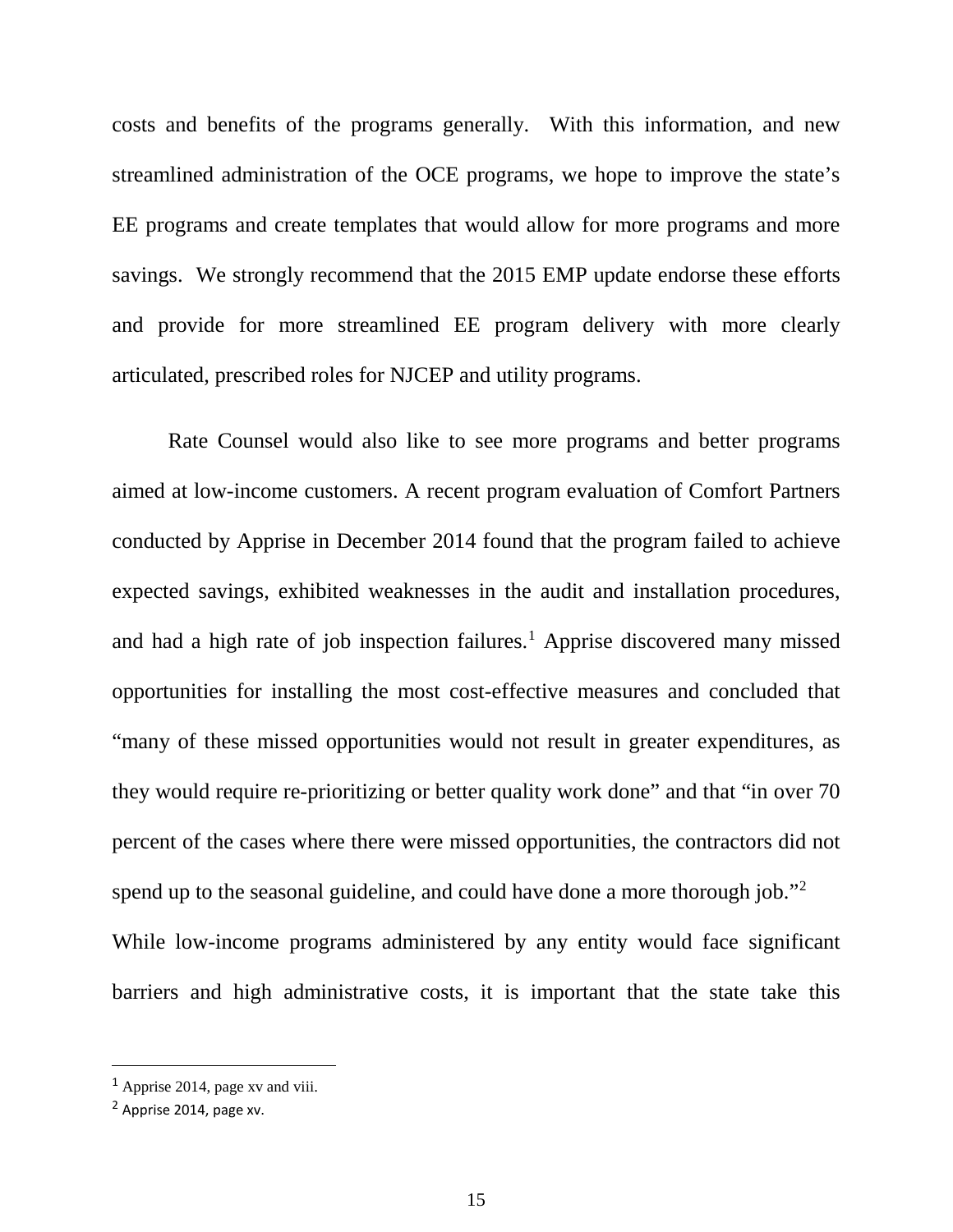opportunity to consider whether the current model is the most effective and whether both low-income customers and ratepayers in general might achieve more value from program modifications.

Rate Counsel also urges the Board in the EMP Update to call for updated building codes and appliance standards. New Jersey has not updated its residential and commercial building energy codes for almost five years since September 2010 despite the New Jersey Uniform Construction Code allowing the state to update the codes every three years. A recent study by DOE found that "[e]nergy cost savings for New Jersey resulting from the state updating its commercial and residential building energy codes in accordance with federal law are significant, estimated to be on the order of nearly \$195 million annually by 2030."[3](#page-15-0) We recommend that the EMP encourage New Jersey to update its building codes as soon as possible in order to ensure that consumers gain additional economic benefits through substantial energy savings. Similarly, with respect to appliance standards, the 2011 NJCEP states that "the [Board of Public Utilities (BPU)] will cooperate with the Legislature and consider adopting the higher standards as they become available, including the costs and benefits of such changes." (2011 EMP, pp. 118) However, New Jersey has not adopted any new state appliance standards since 2005. Other

 $\overline{a}$ 

<span id="page-15-0"></span><sup>3</sup> <https://www.energycodes.gov/adoption/states/new-jersey>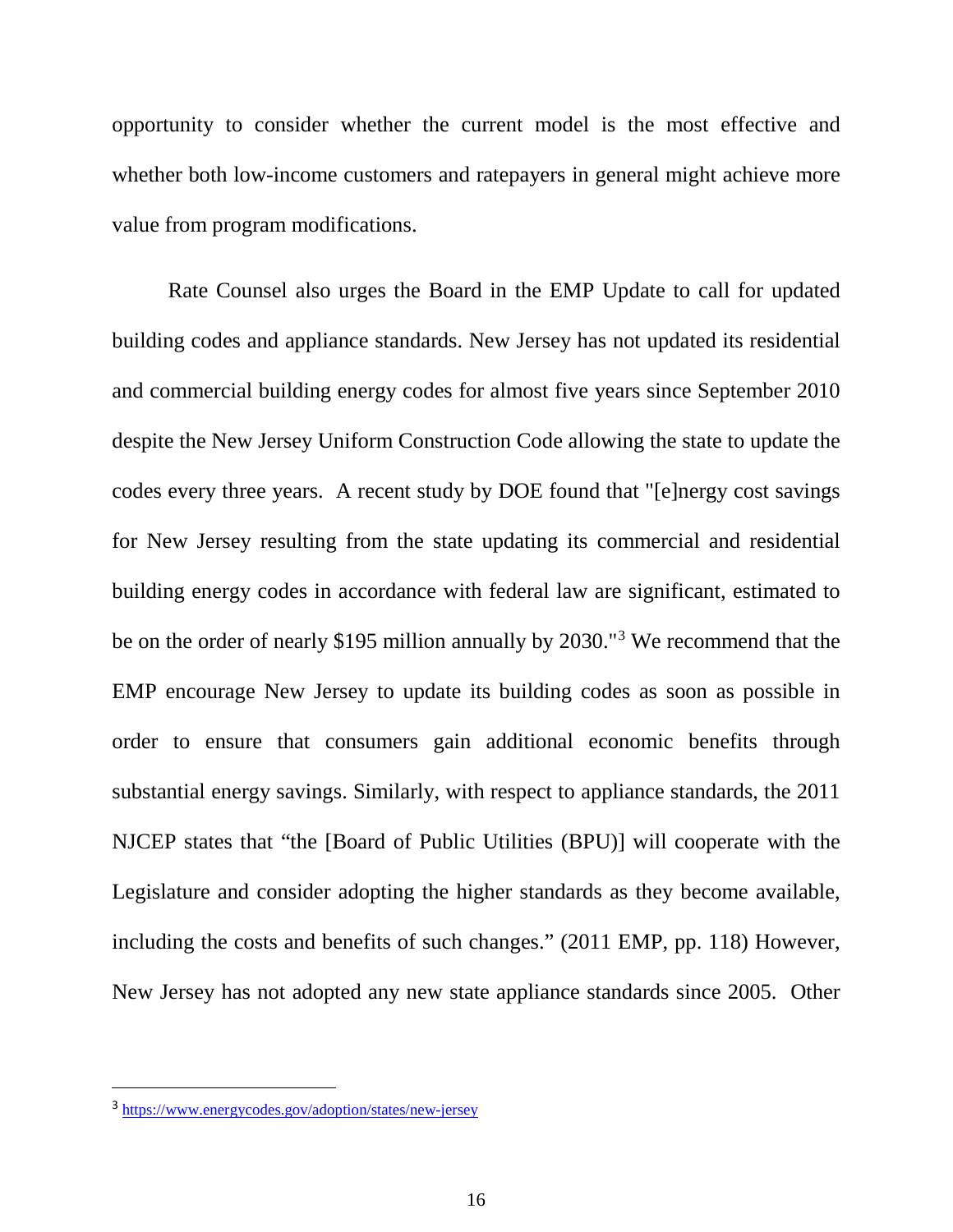states have updated their appliance standards more recently and New Jersey should consider doing so as well.

Finally, Rate Counsel has repeatedly recommended that CEP offer its energy savings into PJM's capacity markets. This issue was considered by the Utility Work Group and the Data Work Group. The updated EMP should adopt the advice of the Data Work Group and mandate that the OCE and the utilities bid their energy efficiency capacity into the PJM market. While the PJM rules in this area are currently in a state of flux, the EMP should call on the program administrator and Staff to monitor the PJM rules and maximize the capacity benefit available to offset the cost to ratepayers.

### **Combined Heat and Power**

The 2011 New Jersey Energy Master Plan states that "[t]he Christie Administration is committed to developing 1,500 MW of CHP generation over the next ten years: 1,400 MW of C&I applications and an additional 100 MW from district energy systems." However, it has become clear that the current installation trend for CHP is far from meeting this CHP goal in 2020. The U.S. Department of Energy Combined Heat and Power Installation database<sup>[4](#page-16-0)</sup> shows that 58.7 MW of CHP capacity was installed in 2011, 2012, and 2013 (no later dates are provided in the database), of which 39.8 MW are from C&I. The New Jersey Board of Public

 $\overline{a}$ 

<span id="page-16-0"></span><sup>4</sup> <https://doe.icfwebservices.com/chpdb/>